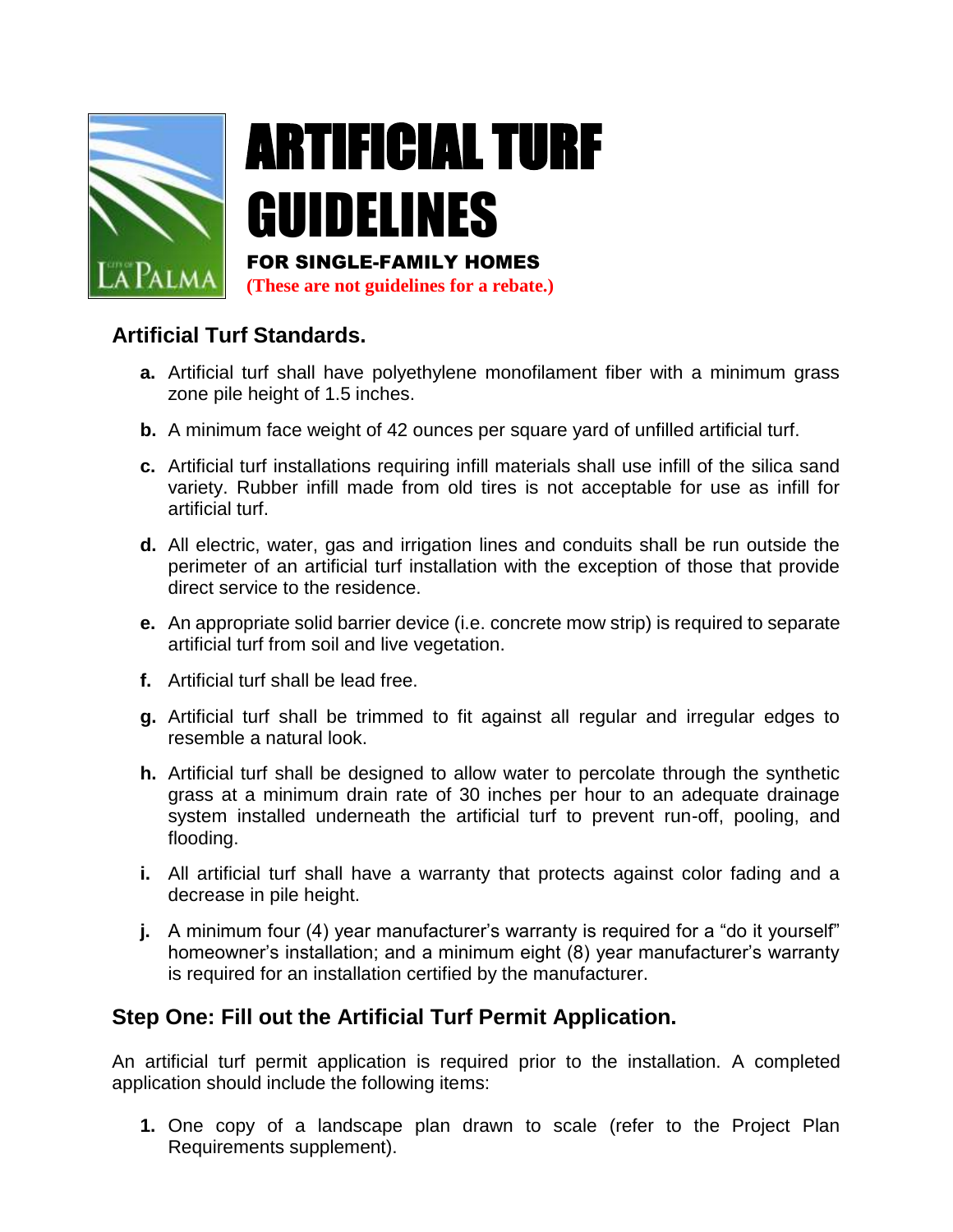- **2.** A sample of the artificial turf material and infill material (refer to the Project Plan Requirements supplement).
- **3.** Installation Details and Warranty Information.
- **4.** Material Specifications (i.e. face weight, pile height, composition, etc.).
- **5.** Photographs of the Site.

### **Step Two: Provide a Basic Landscape Plan.**

One copy of a landscape plan drawn to scale should indicate the following:

- **a.** Scale and north arrow.
- **b.** Boundaries/property lines of subject property, streets and easements.
- **c.** A cross section detail that shows the installation method and identifies the amount and type of materials used.
- **d.** Identify the percentage of the front yard that is artificial turf, hardscape, and live plant materials.

### **Step Three: Submit the application, one landscape plan.**

Turn in your application, one landscape plan (refer to Project Plan Requirements supplement) to the La Palma City Hall Planning Division at La Palma City Hall: 7822 Walker Street, La Palma, CA 90623.

### **Step Four: Administrative Review and Approval.**

The Planning Division will review your application and additional materials and will either return the plans to you for corrections or approve the plans over the counter. If the City denies the application, the Applicant may appeal to the Development Committee at a Public Hearing. When the Planning Division staff gives your landscaping plans a stamp of approval, you may proceed and begin installation immediately.

### **For More Information Contact:**

Scott A. Hutter, Associate Planner (714) 690-3336 [scotth@cityoflapalma.org](mailto:scotth@cityoflapalma.org)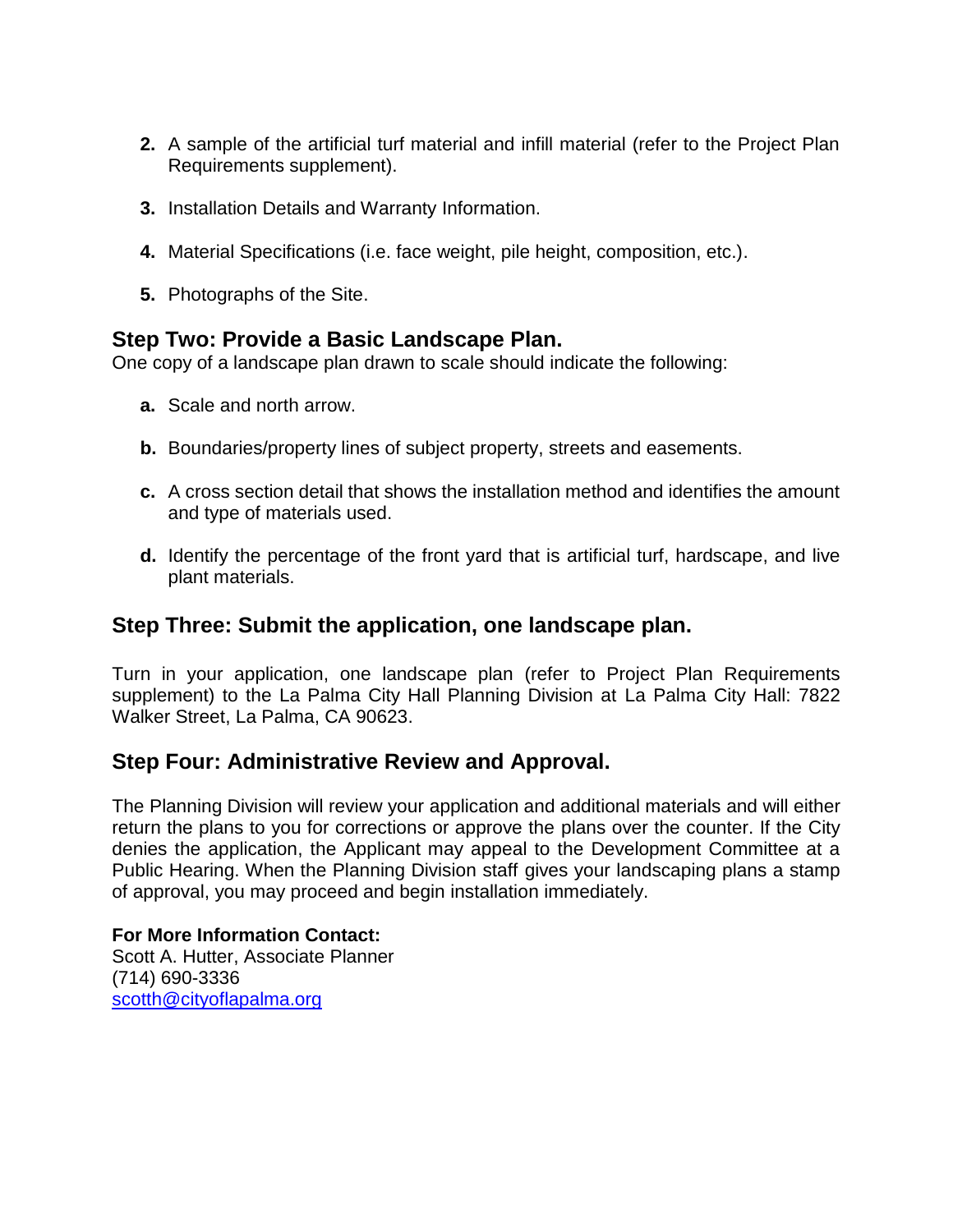

# ARTIFICIAL TURF NO FEE PERMIT APPLICATION

### FOR SINGLE-FAMILY HOMES PERMIT NO.

**(This is not an application for a rebate.)**

| <b>Applicant Name:</b> | Phone: | Email: |      |
|------------------------|--------|--------|------|
| Address:               | City:  | State: | Zip: |

### *Section 1: Turf Information*

| Turf Manufacturer                | Material:                         | Pile Height: |
|----------------------------------|-----------------------------------|--------------|
| Infill Type (if used):           | Is the artificial turf lead free? | Face Weight: |
| Will this be self-installation?* | Manufacturer's Warranty:          |              |

\*If not, please fill out the information below. If answered yes, skip section 2.

### *Section 2: Installation Information*

| <b>Installation Company Name:</b> | Office Phone:         | Fax:   |      |
|-----------------------------------|-----------------------|--------|------|
| Address:                          | City:                 | State: | Zip: |
| Manufacturer's Warranty:          | Date of Installation: |        |      |

### *Section 3: Landscape Plan*

*On attached sheets, layout the locations of the following items: the proposed area for turf installation, streets, property boundaries, and areas of live plants. Also, provide photos of the proposed area for turf installation.*

**I HEREBY CERTIFY** that all of the applicable items required in this application are to the best of my knowledge and belief true and correctly represented. I understand that failure to submit all applicable information may be cause for denial of the application.

Date and the set of the set of the set of the set of the set of the set of the set of the set of the set of the set of the set of the set of the set of the set of the set of the set of the set of the set of the set of the

Print Name of Applicant Applicant Applicant Signature